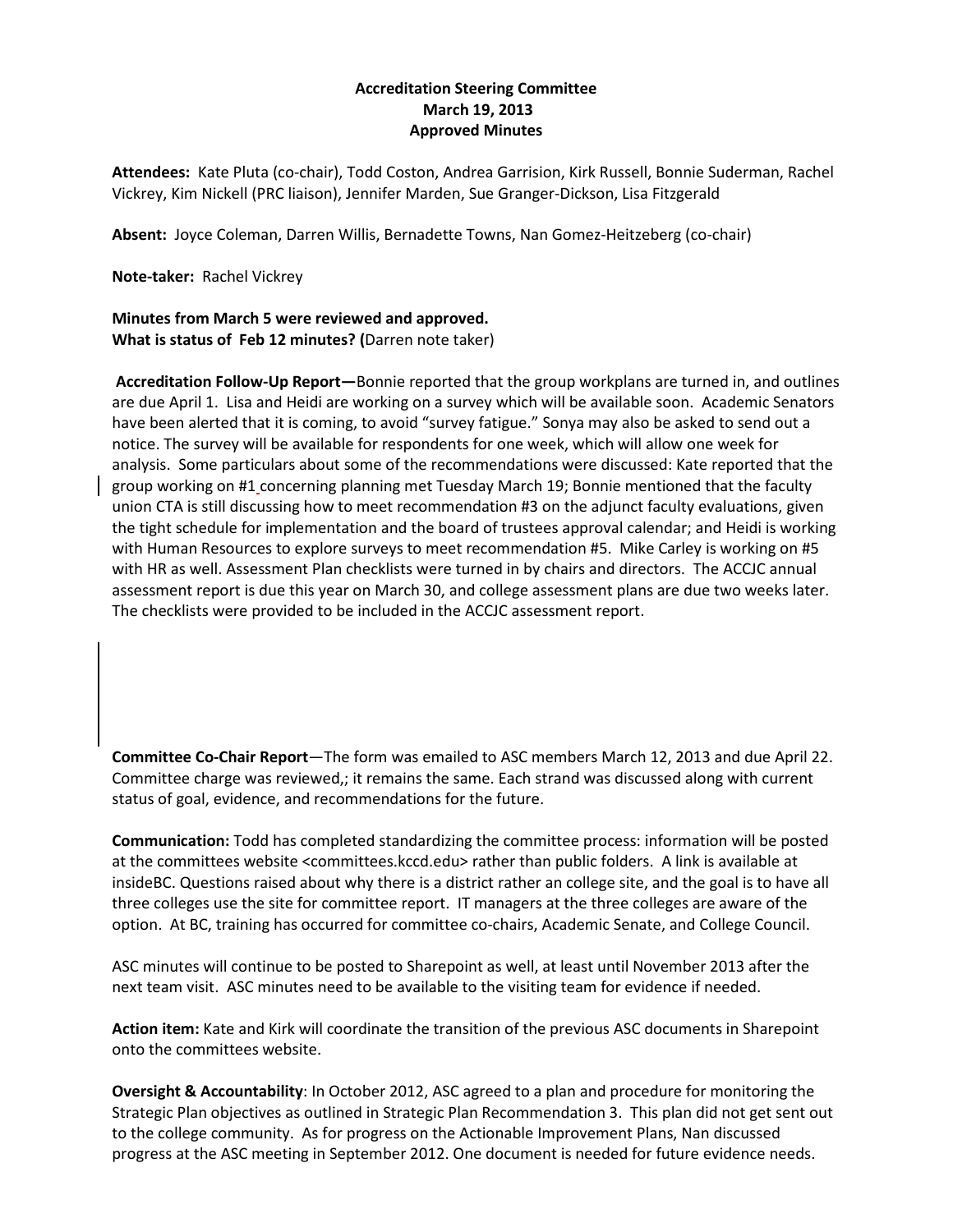**Action item:** Kate will remind Nan about the plan for monitoring Strategic Plan objectives and the need to report to College Council in April or May 2013 on progress. In the same e-mail, Kate will ask about progress on the Actionable Improvement Plans.

**Integration:** These goals have been met. A draft of the Integrated Program Review process was developed and presented to the Program Review Committee at a joint meeting on February 5, 2013. Minutes of the joint meeting will serve as evidence. The Curriculum Review Process has also been improved. Sean and Nan discussed allocation of resources at an ASC meeting, and faculty have been provided reassigned time to provide Curricunet support for the district. Curriculum committee co-chairs provide regular trainings for the faculty throughout the year. For next year, Academic Senate has obtained an increase in reassigned time of 0.40 for the two faculty co-chairs to share, up from 0.20 this past year.

**Action item:** Sue will ask the Curriculum Committee members to evaluate this process and report back to ASC.

**2012-13 Summary:** ASC reviewed its role in college goals and its committee charge at today's meeting. Bakersfield College accreditation has been reaffirmed. Evaluation remains an ongoing process.

## **Evaluation findings and how to use them to effect positive change:**

Individuals on the committee felt they spent too much time working on the Integrated Program Review plan, and that these ideas should have been coordinated earlier with the Program Review Committee. We now have a liaison from PRC on our committee. In the future if ASC tackles an issue that is related to another committee, plan to include them early in the process. Make sure the committees have liaisons as members, and invite other members as needed. Add committee liaison reports to the regular agenda.

**Action item:** Bonnie will mention to Bernadette about regularly attending ASC meetings as the Assessment Committee liaison.

There is a need for a Master Calendar to be available at the Committees website.

**Action item:** Todd will follow-up with Dave Barnett to see how the procedure used for the Master Calendar in the public folders can be adapted to the committees website.

## **Other recommendations for the future:**

Other committee members will be recruited this spring for next year.

Consider the possibility of ASC developing a Philosophy of Planning and Evaluation, parallel to the Accreditation Steering Committee Philosophy.

Strategic Plan Goals: College Council needs to develop a reporting format with a timeline for these updates, similar to the Committee Chairs reporting process.

AIPs: To meet the committee's charge we need to come up with a process that will work best. Committee members were asked to think of possibilities.

**California Brain Trust report:** Questions were raised about how this report is being received, and if the ASC has a role in its review. Those familiar with the report agreed with Sonya that the issues are already